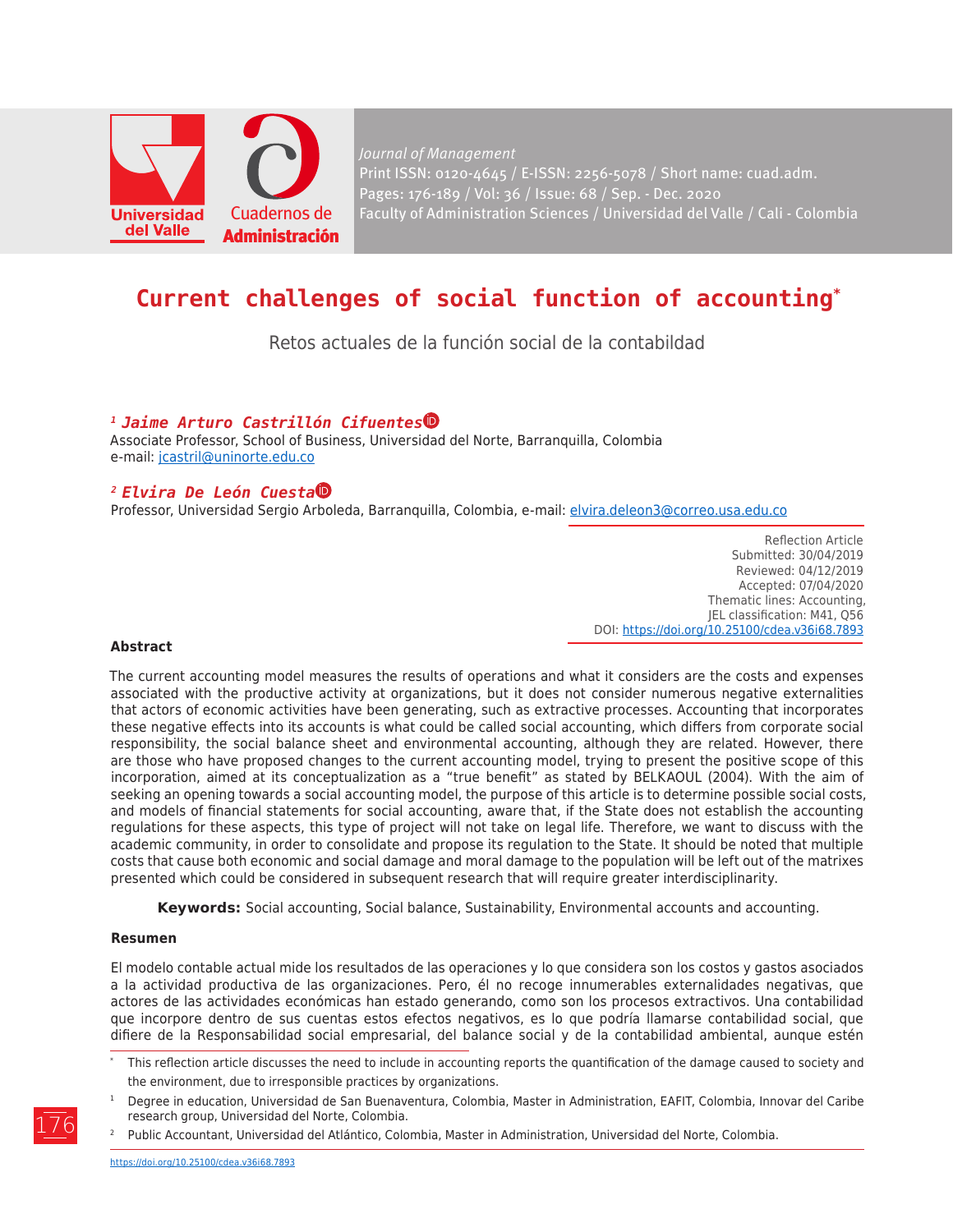relacionadas. No obstante, hay quienes han propuesto modificaciones al modelo contable actual, tratando de presentar el alcance positivo de esta incorporación, dirigida a su conceptualización como un "beneficio verdadero" tal como afirma BELKAOUL (2004). Con el objetivo de buscar una apertura hacia un modelo de contabilidad social, el fin de este artículo es determinar posibles costos sociales, y modelos de estados financieros para una contabilidad social, conscientes que, si el Estado no establece la normatividad contable de estos aspectos, este tipo de proyectos no cobraran vida jurídica. Por ello se desea discutir con la comunidad académica, con el fin de consolidar y plantear al Estado su regulación. Conviene advertir que quedarán por fuera de las matrices presentadas, múltiples costos que causan perjuicios tanto económicos como sociales, y daños morales a la población, que podrían ser tratados en posteriores investigaciones que requerirán de una mayor interdisciplinariedad.

**Palabras clave:** Contabilidad social, Balance social, Sostenibilidad, Cuentas y contabilidad medioambientales.

### **1. Introduction**

Accounting has been characterized because it has always tried to adapt to the information needs that economic and state entities have had. Faced with the social alterations that some economic actors have been causing in the development of production activities, both the agents involved and the academic and non-academic communities have assumed leading roles in the discussion about the need to create accounting that collects within its schemes the costs generated by damages of a social nature.

That is what we could call social accounting; "The valuation of natural resources is an essential input both in the analysis of social cost-benefit, and in some approaches to environmental accounting" (2017). This piece of work leads precisely to the proposal of an accounting and cost model that recognizes and presents social and environmental costs.

### **2. Theoretical framework**

### *2.1. Social function of accounting (a historical review)*

There are economic variables used since ancient times, which represent an accounting platform, such as interest rate, indebtedness, fees, investment and other more modern ones such as present value, rate of return, profitability, future value, cash flows, among many. If all of them are framed within a society, it is required legislation and responsible actions around them. One of these variables that has been repeatedly recorded and on which there has been clear legislation over time and across different people and cultures, has been the interest rate.

The concept of "interest" and the legislation on it is reiterative: Records have been found in the Vedic texts of India dating back to 2000 and 1400 BC where practices of loans in exchange for interest are described; Also in various biblical quotations from Old Testament books such as Leviticus 25:36 and in the Deuteronomy 23:20 there is legislation on interest, the amounts to be paid and on not exceeding certain limits. The aforementioned quotes are part of representative books of the Old Testament, which for a long time were the Constitution of Jewish people, therefore, they were laws for them which leads to deduce that the recognition of the subject of interests in these books is part of the first accounting legislation of which there is reference (Castrillón and Castrillón, 2009).

By the end of the Roman Empire, the Emperor Justinian, in his eagerness to link religion and State, taking biblical indications as a point of reference, made various and numerous decisions, including that of regulating interest rates, setting a limit (Digesto, 22, 1.29 and 42, 1.27; Codex, book IV, Title XXXII, num 28). All of the above reveals that in these communities, since then, there has been an account platform and reason where, in its own way, accounting was kept that satisfied the need to have in a timely manner or when required, data related to interest rates, loan amounts, terms, installments, due dates, balances and defaulting debtors, etc. Giuseppe Cerboni, at the end of the 19th century, stated that accounting must consider, before the economic activity of the company, the acts of its administrative bodies, in order to exercise control over them and defined Accounting as "the science of functions, responsibilities and administrative accounts of the finances" and that includes four different parts that deal with respectively: The study of functions of company economic administration; the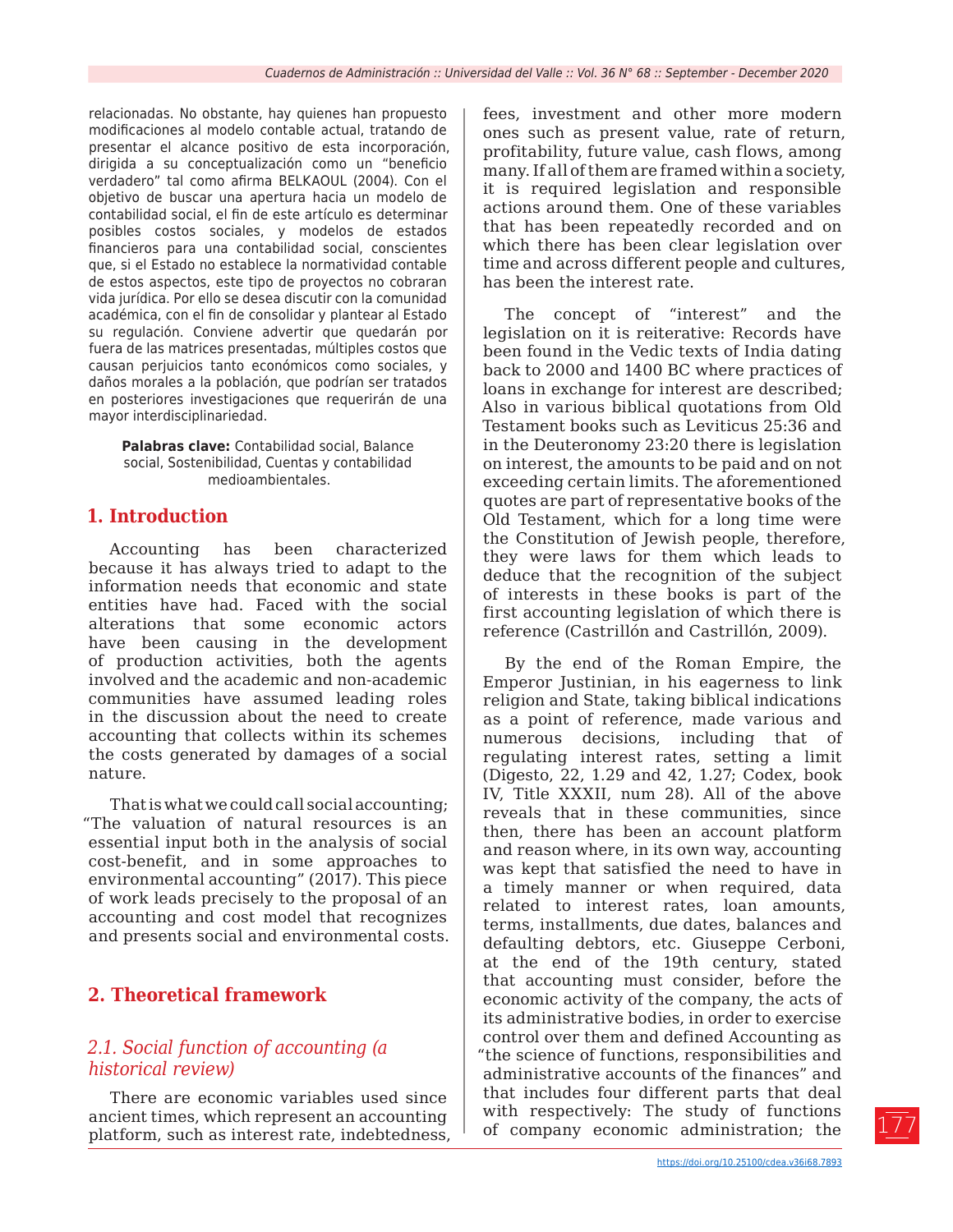organization and internal discipline of companies; calculation, that is, the application of mathematics to administrative facts and their demonstration in tabular order and finally, the study of the recording method (Tua, 2004). After analyzing the definition provided by Cerboni and other accounting definitions, we find that it is frequently defined considering the processes it performs and the object on which it reports. In fact, accounting must provide enough information that serves the purposes of making decisions and controlling, since, if the information is clear, timely, impartial and complies with the standards that have been assigned as its own, there are enough elements to make decisions and exercise control.

On the other hand, a widely extended theory today, considers accounting as a technical and objective means of "representation" of the "organizational and economic reality" (Mattessich, 1964). According to this conception, accounting, its disciplinary fields and technical and technological tools (such as financial reports, management accounting systems, strategic accounting, financial auditing, environmental accounting, social accounting, etc.), are seen as processes and archetypes that seek to "represent" or report the economic reality in organizations and markets (Coase, 1990) and (Sunder, 1997, 2002); These instruments must also describe social, environmental and ecological realities.

According to this responsibility, accounting cannot be separated from ethical and moral frameworks. Biocentrism, which is a philosophical theory that confers moral relevance to living beings (humans or other species), with the right to have their existence and their contribution to sustainability respected, supports the motive and validity of environmental ethics, and justifies the commitment to account natural resources used by the entities, and its impact on sustainable development and standard of living. (Ladino and Ramírez, 2018). However, the ideas of ethical regulation in accounting go back to Greece, and it is Aristotle, who in his texts alludes to the dual concept of justice: On the one hand, the commutative corrective, applicable to business, and on the other, the distributive, applicable to wealth, since it is the type of justice that seeks the right balance between the gain of one and the loss

of the other. In this search, accounting would become a probative means of the damages caused in business processes (Franco, 2014), so that the obligations acquired explicitly or implicitly, are recognized, processed and reported for accounting, which requires them to be expressed or quantified to an extent that is considered real or true.

### *2.2. Measurement and valuation in the accounting representation of reality*

Since accounting makes it possible to define and assign the decision-making rights to agents, it helps to build mechanisms for evaluating and monitoring decisions, as well as helping to develop incentive and remuneration schemes; it also makes it possible for agent contributions to be accurately measured and for the rights of each participant to be measured and distributed. (Gómez, 2009). It is necessary to address the fundamental concepts of measurement and valuation in the construction of a model of financial statements for social accounting. In this regard, García, Franco and Agudelo (2016) state that the foundation of accounting measurement is material reality (wealth), while accounting valuation must be based on social reality for the protection of public interest. The measurement framework, so much in the western spirit, has allowed monetary measurement to be taken in institutional order (for accounting purposes) and the code to be assumed without discussion of its origin, relevance and effect.

Hence, precisely the accounting representations that seek to simplify reality, involve metric processes that synthesize reality on a scale, to make it knowable, identifiable, distinguishable, instrumentalizable and thus be able to handle it in the different accounting methodologies. The concepts of price, value and capital, in some way compete with accounting in its function of measuring, valuing and reporting wealth. The classic concept of "value" is derived from moral philosophy, and expresses the notion of human nature, including nature in general, which came to prevail in early modern times. Referring to the "natural" is not related to a condition given by a "divine" or human nature, but by the biological, physiological and functional character. This means that a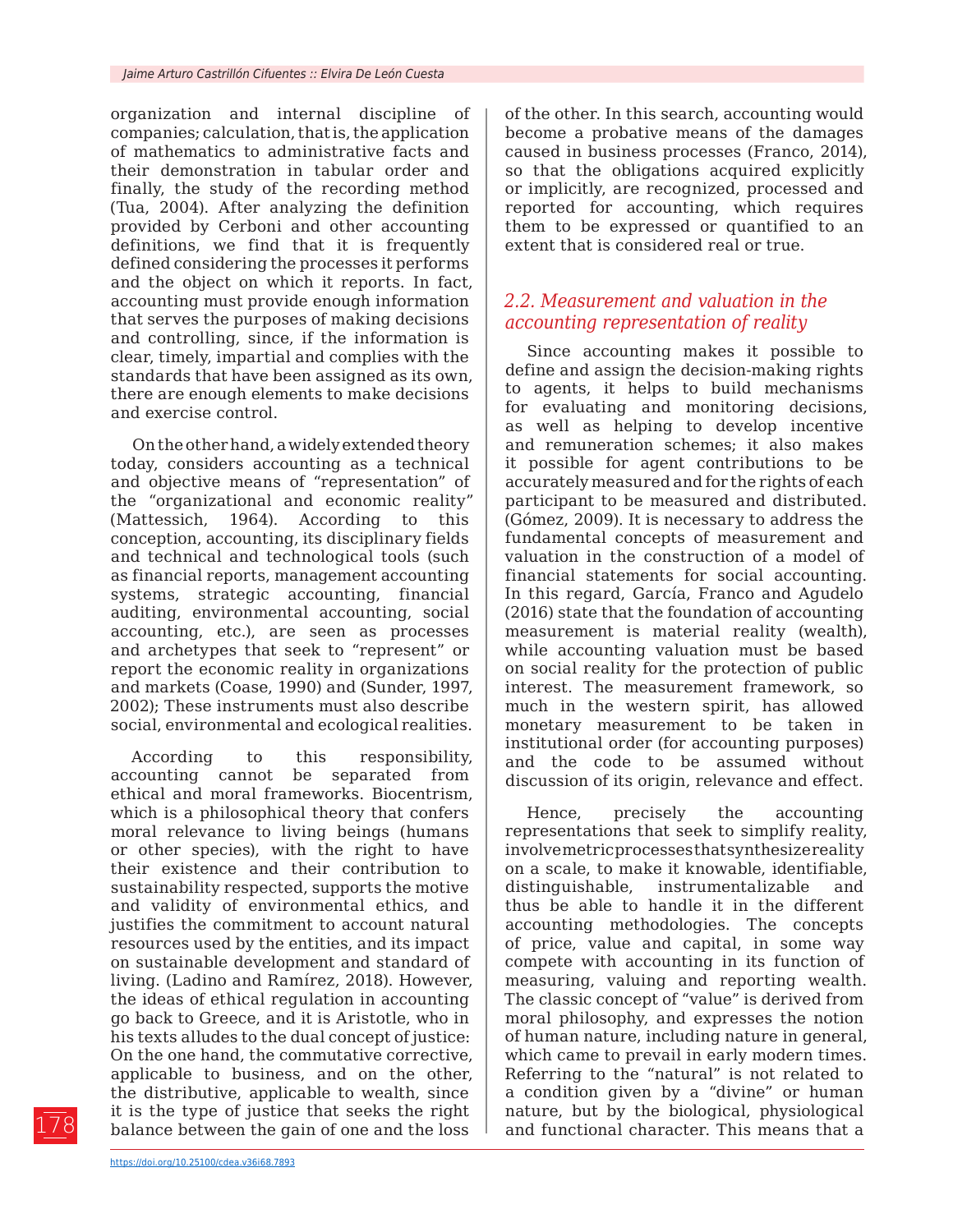"natural resource" is a "resource", not only if it is scarce, but because it is necessary and / or essential for human functioning.

This is how the attribute or quality of value must be given to each entity, animate or inanimate, living or inorganic, by reason of its function for what it is created and not only by the use that can be given to it. For example, river water is vital to a community, although it may be useful for building a hydroelectric dam or for extracting oil. These latter attributes are not natural to it, therefore, their value should not be assessed for those functions. Regarding the "price", this arose when the equivalence of the goods, in currencies, was sought. Price is, then, a more tangible unit of measure and less subjective than others, since it is numerical; However, the search for the "fair price" advocated by church during the medieval period shows that the concept "price" is still a "mental" concept of the whole community, involving ethical questions and that It has two very different related aspects: A pattern and a moral quality of destiny, as a proverb says: "In life you can only buy what has a price; what has value, will have to be captivated.

For Ayres (1962), the notion of capital itself, like the idea of price system, has a commercial origin in the sense of being a symbol of the structure of commercial society; it is money that has been "invested" in tools and materials. In the approach based on the work "Ragioneria", which develops the thought of Fabio Besta (2007), every material magnitude that can be measured and expressed in monetary value is the object of account. Codes and criteria of this representation have implied monetary-financial simplification. A currency is, precisely, a representative sign of the price of things and services (Quillet, vol.6to.). This approach leads to accounting representation of reality means that there must be correspondence between what exists and what is represented. Baudrillard (1981) calls "deep reality" when the representation is true and transparent. Such correspondence is necessary for control of wealth.

The aforementioned simplification criteria, in which the accounting representation of the existence of a good, is in an account, whose amount has been objectively measured in monetary terms, for a price (historical

cost), are counteracted in the application of current accounting regulations, for example, in what they have to do with the valuation of the accounting result, when there are measurements at fair value regulated in the International Financial Reporting Standard no. 13.

### *2.3. Social accounting: Background and importance*

During the 19th century and the first half of the 20th century, companies as such "on their own initiative" tried to solve social problems that were presented to them. Later, companies began to assume the responsibility of participating in the welfare of society with actions in favor of their workers and support to the community, but these were specific philanthropic activities. Starting in the second half of the 20th century, community began to become aware of the capacity of private sector to influence and solve social problems, by recognizing the damages and risks that its activity caused to environment. At this stage, the state begins to intervene with regulations that protect public interests and natural resources.

Hence, social actions of the private sector complement what the state does in this regard. Also in this period, social sensitivity to ethical issues arose and a constant social concern about business ethics emerged. Since the 1960s, the concept of "corporate social responsibility" had begun to be mentioned in the United States, which can be defined as the active and voluntary contribution to social, economic and environmental improvement by companies. Explorations in relation to corporate social responsibility brought with them the use of a new vocabulary, which included terms such as social auditing, social performance, social disclosure and accountability. During the second decade of the 20th century, some organizations decided to publish and publicize their programs through the publication of social reports or the social balance sheet, which constitutes a mechanism created for companies to account for the impacts of their actions on the social area.

Regarding this, Professor Austin (Dinero 2000, p. 65) from Harvard Business School,

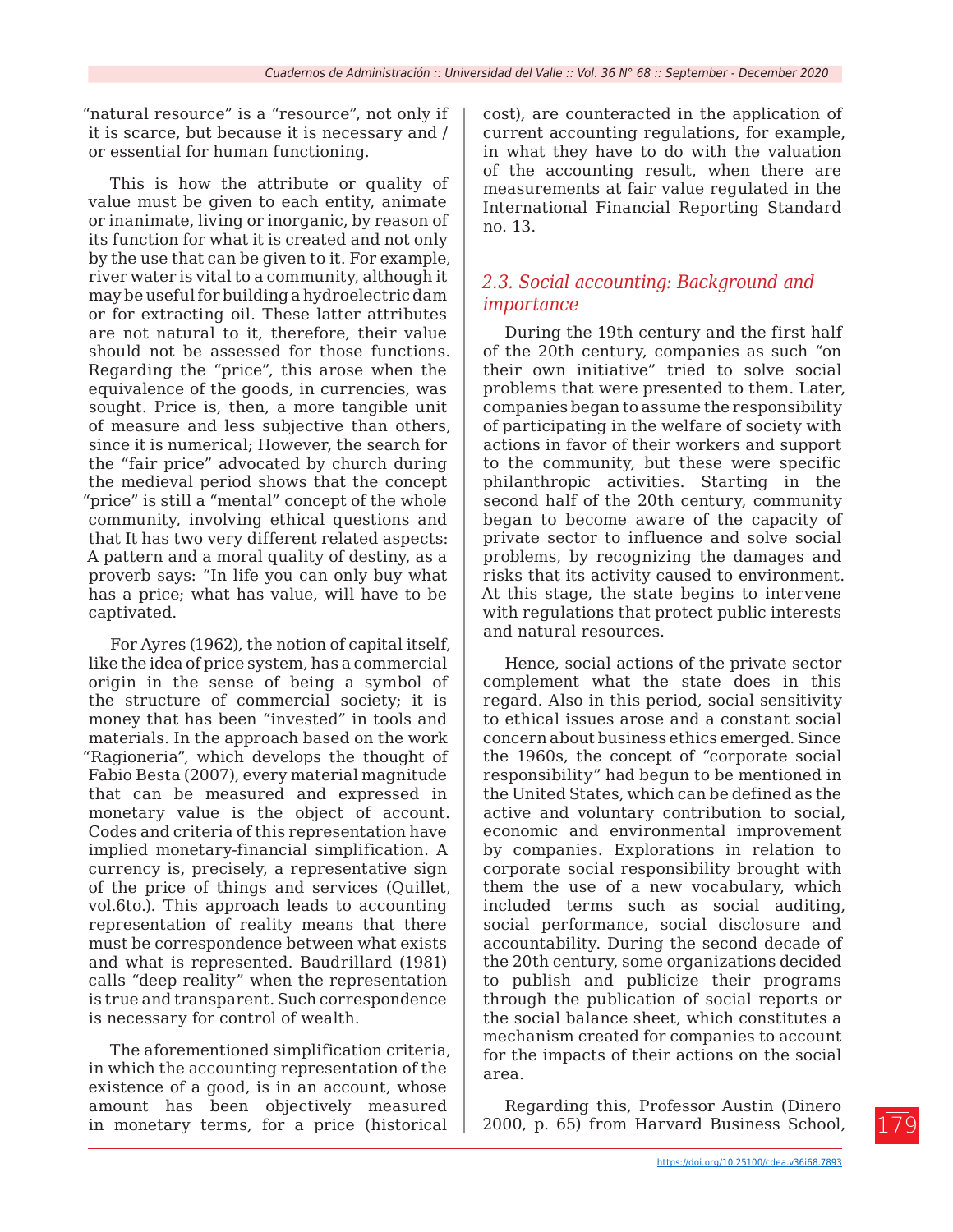cited by Correa (2007. p.90) said: "we have gone from a traditional philanthropy, in which a check was made for those who came to ask for, to a relationship in which companies and non-governmental organizations begin to think about how they can interact to generate added value and social impact in the country or the community". In Social Balance, favorable and unfavorable results for society are compiled, which are derived from the intervention of the company. Although these balance sheets are intended to cover more than financial information, in them the "social" is an appendix to the financial information that is not integrated into the operating economic results. Social benefits that are reported show the actions carried out by the company for the benefit of the community, internal or external to the organization, as a voluntary gesture of generosity and sometimes hide the interest in avoiding sanctions. On the other hand, social costs reported in the company's social balance sheets do not punish the operating result, nor discourage the execution of an irresponsible (or unsustainable) activity, as long as the costs of said activity are lower than the profits obtained and / or, those same profits can cover possible sanctions.

Another attempt for accounting to report on social issues is "The Triple Bottom Line". The term refers to sustainable businesses, whose performance must be expressed in three dimensions: social, economic and environmental. Currently its preparation and publication is voluntary throughout the world, and there are documented cases such as those mentioned in the book by authors Andrew and Savitzy (2013). As an important local contribution to the development of social accounting, we can mention that, in Colombia, a group of accounting academics has used the term "Three-dimensional accounting theory" T3C (Mejía, Montes and Mora, 2013), which proposes that accounting does not only measure the performance and / or results of organizations.

The T3C is a proposal for the general structure of accounting that is established from the recognition of the existence of three dimensions of reality: environmental, social and economic. It also proposes that the function of accounting is to evaluate the management that the organization exercises

over the wealth it controls, which can be environmental, social and economic (Mejía, Montilla, Montes and Mora, 2014). Both the T3C, the TBL and / or CSR, can contribute to the achievement of strategic objectives by being used as a "differentiator" from other companies in the environment, achieving through these social reports, publicity and recognition. The relation between social / environmental and financial performance imposes new challenges on accounting with regard to information needs, which today have changed; Thus, in addition to the rigid accounting standards, there are information needs that are not covered by traditional accounting statements.

However, accounting must be able to measure (quantify) not only purely economic magnitudes, but also social facts. It is necessary to think about accounting systems that, making use of the methodologies of accounting, interdisciplinarity with social sciences and, why not, with natural sciences, measure and record the data that positively and negatively affect society. Many forms of exploitation and degradation of the environment, such as highly polluting mining, can not only destroy local subsistence resources but also social capacities that have allowed a way of life that has long conferred cultural identity ( Vaca and Ramírez, 2018), however, in accounting reports, where do the costs of events such as contamination to water currents,decrease in fishing, the impact on a number of families that may have had to move from the extraction areas appear? What is the cost of this displacement in terms of the migration of the economic activity of the displaced family in search of other income sources?

As Vaca and Ramírez (2018) indicate, the disappearance of some culture can be as serious or more serious than the disappearance of an animal or plant species. Similarly, when a family moves to a new settlement, it affects the socioeconomic context to which it arrives, almost always negatively. This is a high cost, which, like others, is not quantified. It should be clarified that when the consumer perceives that a company is socially responsible and with ethical responsibility, they prefer their products over others of the competition. Some authors such as Orlitzky, Schmidt and Rynes,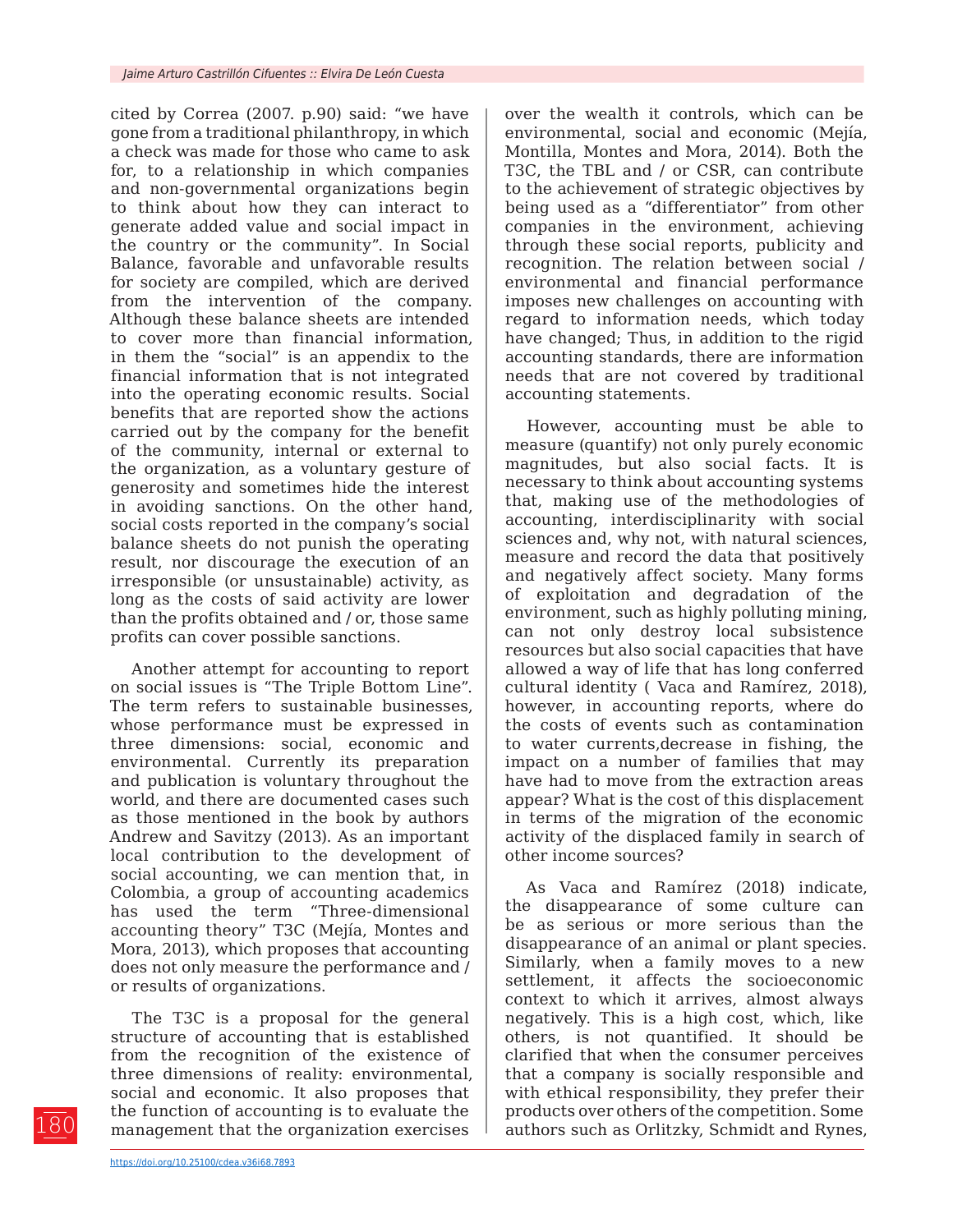(2003) find that there is a direct relation between social / environmental and financial performance, it should be noted that the concept of social accounting goes beyond the limits of discourses full of good intentions, and from the context of scientific knowledge, it is a branch of financial accounting, productive in answers to the accounting of social problems in their aspects of causes, manifestations and projections.

For this reason, social accounting should be seen not simply as a concept that reacts to the traditional, but as the opportunity to create new spaces that allow the use of new accounts that go beyond the economic, capable of responding to community concerns, to cultivate social awareness in the state apparatus and in private organizations.

## **3. Model of how to measure and value social cost in accounting**

### *3.1. Methodology*

One of the objectives of the work is to propose to the accounting academic community, a way to measure certain social costs, typical of carrying out an industrial economic activity, so that they are incorporated into the income statement of the entity that generates them and the economic impact of those variables is reflected in the operational result, which in the social balance have been identified as social costs. In this context, this piece of work is classified as correlational transectional / causal, since it will describe the relation between social costs and the economic operational result of a company, at a specific time. For the construction of the proposed model in this article, technical measurement criteria used in accounting and other disciplines such as biology, physics, engineering and economics have been taken into account. These criteria are: historical cost, accounting estimates, cost of opportunity, cause-effect models for the evaluation of impacts on the Environment (Leopold's Matrix) and the Technical Manual of economic evaluation of environmental impacts in projects subject to environmental licensing by the Colombian Ministry of Environment, Housing and Territorial Development.

### *3.2. Matrix description*

Taking the typology of environmental impact measurements as a basis (Leopoldo's matrix), the environmental factors considered by the competent bodies are:

- Man, flora and fauna.
- Soil, water, air, climate, and landscape.
- Material goods and cultural heritage.

In the upper part of Table 1 (first row) elements that can be modified by humans in the exercise of an economic (industrial) activity are mentioned. These modifications can be large and cause serious problems, generally difficult to assess, or minor problems easily remedied. The left column lists the processes necessary to reverse or reduce the negative impact on different elements.

The processes proposed to be cost are:

*Water purification:* Remove from it what dirties, damages or contaminates it so that it remains in a state of purity or cleanliness.

*Decontamination:* Action carried out through different processes either in physical or chemical form to reduce or cancel the polluting effects of those materials that produce them or that have been accidentally contaminated. There may be olfactory, auditory, or visual contamination.

*Bioremediation:* Any process that uses microorganisms, fungi, plants or the enzymes derived from them to return an environment altered by pollutants to its natural condition.

*Phytoremediation:* Set of methods to break down, assimilate, metabolize or detoxify heavy metals and organic compounds through the use of plants.

*Reforestation:* Operation in the field of forestry aimed at repopulating areas that in the recent historical past (usually 50 years) were covered with forests that have been eliminated for various reasons.

*Repopulation:* Artificial methods to reverse the decline in resources include repopulation and habitat restoration programs, designed to reinforce wild populations of endangered species with captive-bred individuals.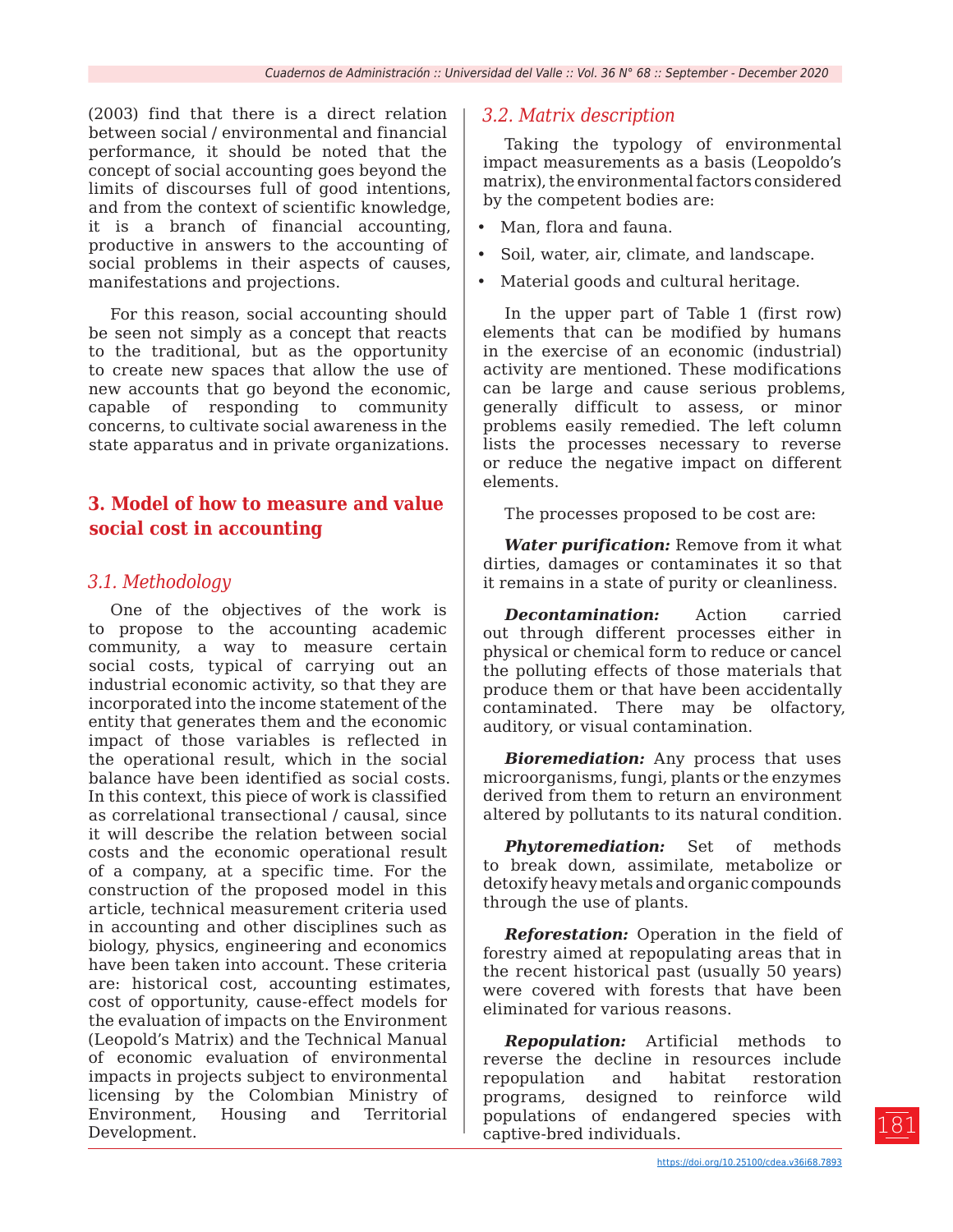|                                   | Grand total         | Total <sub>2</sub>       | Economic deterioration | Security     | Housing             | DISPLACEMENT/ economic activity | Morbidity/mortality | Item                | Damage to the population | Total 1             | Reforestation | Corrective action on impacts | Repopulation        | <b>Bioremediation</b>     | Decontamination | Purification   | Process                 |                     | <b>Element</b> |                                                                         |
|-----------------------------------|---------------------|--------------------------|------------------------|--------------|---------------------|---------------------------------|---------------------|---------------------|--------------------------|---------------------|---------------|------------------------------|---------------------|---------------------------|-----------------|----------------|-------------------------|---------------------|----------------|-------------------------------------------------------------------------|
|                                   |                     |                          |                        |              |                     |                                 |                     | Individual<br>value |                          |                     |               |                              |                     |                           |                 |                |                         | Individual<br>value | <b>Water</b>   |                                                                         |
|                                   |                     |                          |                        |              |                     |                                 |                     | hous.<br>#          |                          |                     |               |                              |                     |                           |                 |                | Qty.                    | Volume              |                |                                                                         |
|                                   |                     | ↮<br>$\circ$             |                        |              |                     |                                 |                     |                     |                          |                     |               |                              |                     |                           |                 | K <sub>3</sub> |                         |                     |                |                                                                         |
|                                   |                     |                          |                        |              |                     |                                 |                     | Total               |                          | $\Theta$<br>$\circ$ |               |                              |                     |                           |                 | ↮<br>$\circ$   | Unit meas.              | Total               |                |                                                                         |
|                                   |                     |                          |                        |              |                     |                                 |                     | Individual<br>value |                          |                     |               |                              |                     |                           |                 |                |                         | Individual<br>value | Soil           | Table 1. Matrix impacted environmental factors and corrective processes |
|                                   |                     |                          |                        |              |                     |                                 |                     | hous.<br>#          |                          |                     |               |                              |                     |                           |                 |                | Qty.                    |                     |                |                                                                         |
| Source: Authors' own elaboration. |                     | ↮<br>$\circ$             |                        |              |                     |                                 |                     | Total               |                          |                     | Ha/year       |                              |                     | Ha/year                   |                 |                | Unit meas               | Volume              |                |                                                                         |
|                                   |                     |                          |                        |              |                     |                                 |                     |                     |                          | $\Theta$<br>$\circ$ | ↮<br>$\circ$  |                              |                     | $\pmb{\Theta}$<br>$\circ$ |                 | $\mathbf{r}$   |                         | Total               |                |                                                                         |
|                                   |                     |                          |                        |              |                     |                                 |                     | Individual<br>value |                          |                     |               |                              |                     |                           |                 |                | Ind. Val.               | <b>Flora</b>        | Ecosystem      |                                                                         |
|                                   |                     |                          |                        |              |                     |                                 |                     | hous.<br>$\ddagger$ |                          |                     |               |                              |                     |                           |                 |                | Qty.                    |                     |                |                                                                         |
|                                   |                     | $\Theta$<br>$\mathbf{r}$ |                        |              |                     |                                 |                     | Total               |                          | $\Theta$<br>$\circ$ |               |                              |                     |                           |                 |                | Total                   |                     |                |                                                                         |
|                                   |                     |                          |                        |              |                     |                                 |                     | Individual<br>value |                          |                     |               |                              |                     |                           |                 |                | Ind. Val.               | Fauna               |                |                                                                         |
|                                   |                     |                          |                        |              |                     |                                 |                     | hous.<br>$\ddagger$ |                          |                     |               |                              |                     |                           |                 |                | Qty.                    |                     |                |                                                                         |
|                                   |                     | $\Theta$<br>$\circ$      |                        |              |                     |                                 |                     | Total               |                          | $\Theta$<br>$\circ$ |               |                              | $\Theta$<br>$\circ$ |                           |                 |                | Total                   |                     |                |                                                                         |
|                                   | $\Theta$<br>$\circ$ | $\Theta$<br>$\circ$      | $\Theta$<br>$\circ$    | ↮<br>$\circ$ | $\Theta$<br>$\circ$ | $\Theta$<br>$\circ$             |                     | Total per<br>item   |                          | $\Theta$<br>$\circ$ | ↮<br>$\circ$  |                              | $\Theta$<br>$\circ$ | $\Theta$<br>$\circ$       | ↮<br>$\circ$    | $\frac{6}{9}$  | process<br>Total<br>ber |                     |                |                                                                         |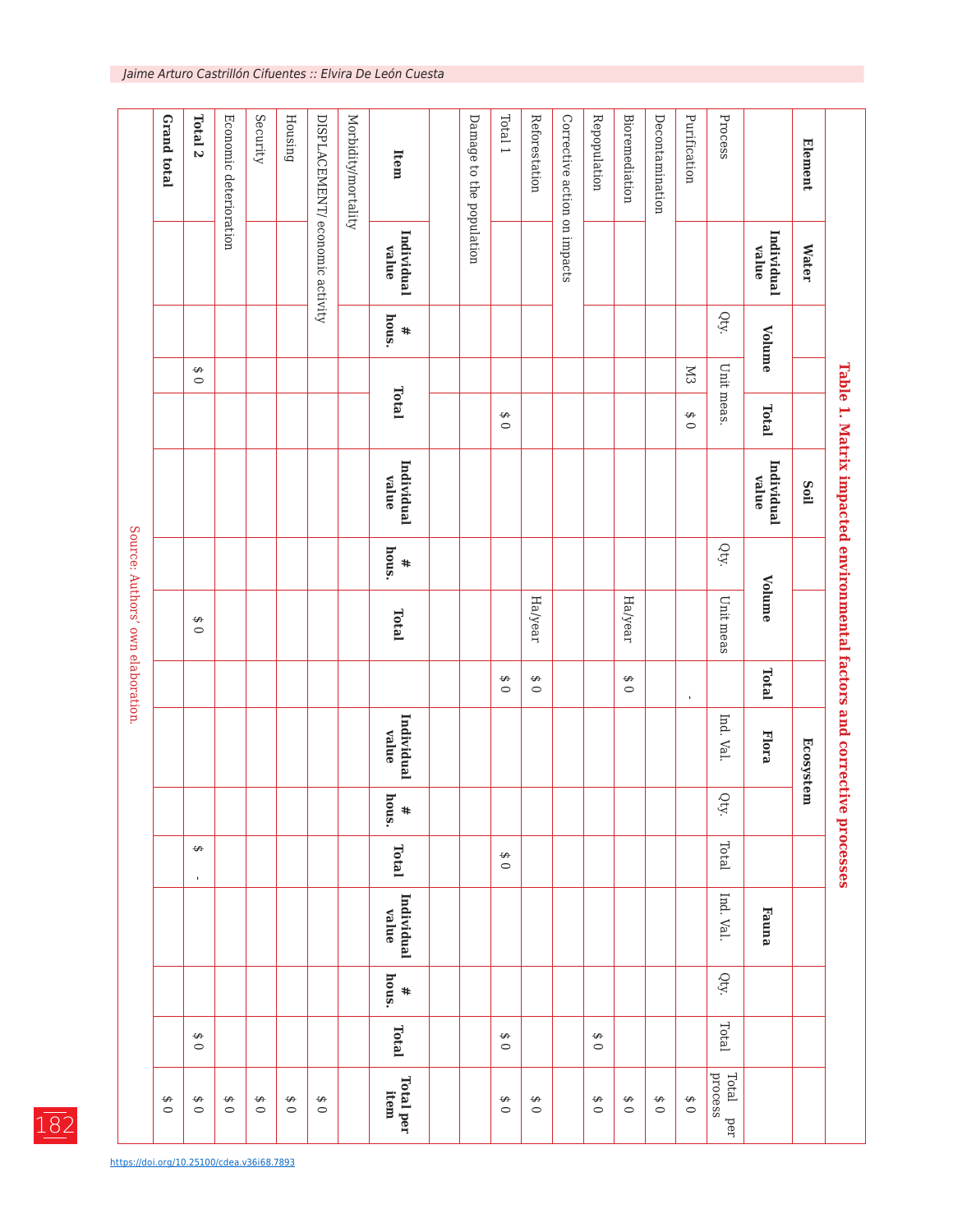The row "TOTAL 1" allows to know how much it costs the company to carry out the different types of processes, totaled for each element (vertical summation) and for each process (horizontal sum). Each company, depending on its activity and the damage it causes, will carry out the relevant processes, so it is possible that not all of them will have to be paid for or that other processes not described in this study will be carried out. In the model, the values of "TOTAL 1" on the matrix must be assumed by the company, either by executing the processes itself, or with the payment of a "Compensation for social costs" to the nation. If the companies causing the damages execute the corrective processes or pay the state the "compensation for social costs", for it to carry them out, they will not have to assume the costs of the damages to the population, which are shown in row "TOTAL 2" of the matrix, since these are avoided by carrying out the processes of "TOTAL 1." Otherwise, it will have to assume the social costs for damage to population, among which it is suggested to pay:

*Morbidity:* Number of people who fall ill in a given place and period of time, in relation to the total population.

*Mortality:* Number of people who die in a place and in a given period of time, in relation to the total population.

To ascribe costs to these concepts, it is suggested to consult the Technical Manual for economic evaluation of environmental impacts in projects subject to environmental licensing, of the Ministry of the Environment, Housing and Territorial Development -Directorate of Environmental Licenses, Permits and Procedures-.

*Displacement and Marginal Economic Deterioration:* The first occurs when, due to an economic activity that is not socially responsible, families face the loss of their source of livelihood, as well as the deterioration of their standard of living and this forces them to move to other communities. The second, defined as the cost that those communities not directly affected by the economic activity of the company have to bear, but they receive indirect effects due to the displacement of many of their exchange agents. In addition to an economic

impact, displacement alters cultural patterns of the communities, a situation that is beyond the scope of the proposed matrix, since evaluating the impact of culture on the economy, social cohesion and environmental balance of a territory is a complex task to be quantified (Vaca and Ramírez, 2018).

TOTAL 2 includes the economic damage caused to the population that could have been avoided. It is the consequent social cost of not bearing the costs of preventive and / or corrective activities that are summarized in TOTAL 1. Since each of the costs suggested in the matrix is transferred to the accounting model, some of these costs are measured at historical costs, that is, the corrective activity carried out by the company will be costed as one more process of production in the same period in which they are reported. For other costs that will be incurred later, it will be necessary to create provisions for risks and expenses, in the amount of the best possible estimate.

## **3.3. Suggested social and environmental accounts**

It is proposed to use the accounts "social cost of exploitation" or "social expense of exploitation", in the situation in which the company itself carries out processes to avoid or rectify its impact on the elements: Purifies, decontaminates, bioremedies, etc. Thus it avoids displacement, morbidity, and economic deterioration of population. The effects of these costs in the financial statements are: in the income statement, "social operating costs" directly decrease its gross margin and an investment in own assets is required to, simultaneously with its extractive activity, carry out the processes. Now, if the repair activities were carried out in later periods, that is, they are not inherent to the activity of the period (For example, reforestation and bioremediation) are recorded in "social operating expenses" and a provision is created, using the matrix criteria, such as the best possible estimated cost.

In situation 2, the company pays for the damages caused. In this situation, the company does not need to make investments or incur costs or expenses to carry out the processes that affect its operating results,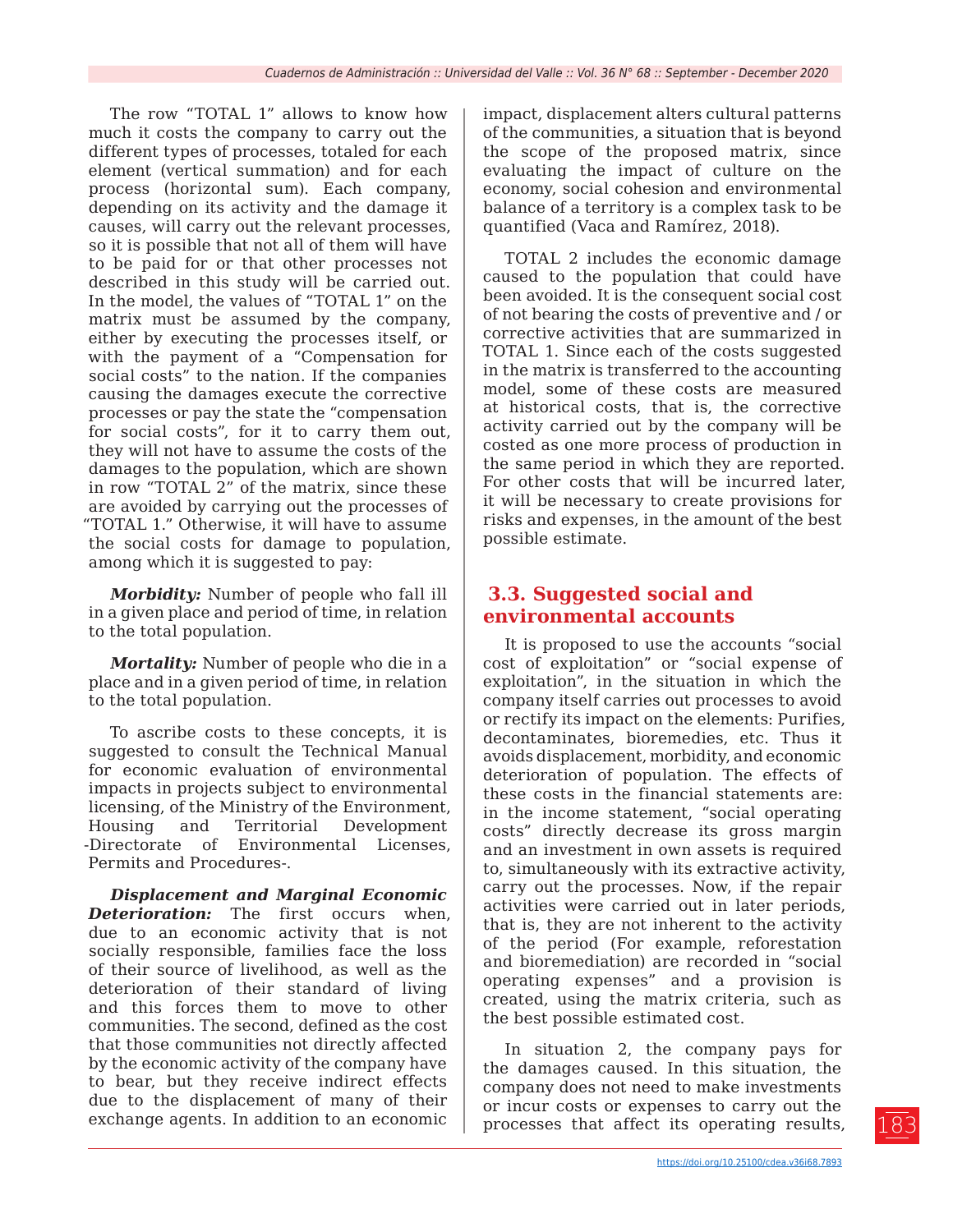but instead pays the state a "Compensation for social costs". The expense is recorded and a provision is created, using the matrix criteria, such as the best possible estimated cost, since the company will pay for them at the end of the period. A third situation is the case of a company that does not take responsibility for the damage caused to environmental factors and society. The proposed matrix would help the authorities to assess the sanctions that would be imposed on the economic entity that ignores social costs, not as a percentage of profits or income, since this does not discourage irresponsible activity, but by the value itself (estimated) of those costs. These companies, although net profit will be affected, will not have the tax benefit on income tax, of complying with the payment of their affectations, as if the companies of situations 1 and 2 have it.

### *3.4. Matrix application*

Table 2 shows the figures of the Mining Fictitious company, dedicated to the extraction of gold in a village of 1,000 inhabitants and an average of 200 homes, where its activity generates environmental and social effects. At the end of the year, it obtained operating income of \$ 4,637,695,000; extraction costs \$1,348,030,000 and operating expenses (administration and marketing) \$ 2,778,363,000; financial expenses amounted to \$ 79,099,000. Tax rate: 33%.

The open pit has an area of exploitation of 12 hectares. The exploitation is done with heavy machinery, lots of water and highly polluting chemicals, so the discharges that come out of the mine would contaminate the water currents that they encounter and destroy fauna. About 120 houses are in direct contact with the water currents and depend on the fauna of these currents, which would be decimated and poisoned by mining exploitation. In the remaining 80 households there would also be negative impacts generated by the exploitation, with a less severe effect. Due to the exploitation and use of lots of water, the lands are unusable, therefore, reforestation, bioremediation and repopulation would be necessary. To return the land to its natural state, the cost of bioremediation is estimated, the unit of measurement is that of bio-remediating

one hectare of land. Due to the damages generated in the planned exploitation, the 120 households near the water sources must move to urban centers, which generates a deterioration in the standard of living, the displaced in terms of employment, education and housing, in addition that they become potential factors of insecurity and violence.

On the other hand, Table 3. shows the models of income statements with the 3 possible situations proposed:

**Situation 1:** The company chooses to incorporate systems that correct in situ the polluting effects of its activity and assign reserves for later recoveries. To carry out subsequent processes such as reforestation, repopulation of fauna and bioremediation, among others, accounting reserves are created; These reserves are recorded versus "social operating expenses" and are presented in the income statement after profit or gross margin, before profit from ordinary operations. For this first situation of the case studied, it is considered that, in addition to the costs of the activity, the company carries out the following processes, which are classified as social operating costs: water purification, bioremediation (in the form of phytoremediation) of soil, repopulation of fauna and reforestation of land.

Regarding the purification process, for the cost matrix, the cost of water purification is \$ 2,067 per cubic meter. The value is calculated considering the service charge by the city water company in the company's area of influence, assuming that operating the purification plant costs the Fictitious Company the same as paying for drinking water. If the Mining company must purify approximately 20,000 m3 of water during the year, the total cost for this concept is \$ 41,340,000 per year. The cost of bioremediation (phytoremediation) was determined as follows: The mining fictitious company was granted an equivalent exploitation area of 12 hectares and a period of time of 5 years, therefore, it will annually exploit 2.4 hectares in average. According to the study "Agrobiotecnología, curso 2011-Biorremediación" (Agrobiotechnology, course 2011-Bioremediation), prepared by Dr. Alejandro Mentaberry, of the Department of Physiology, Molecular and Cellular Biology, of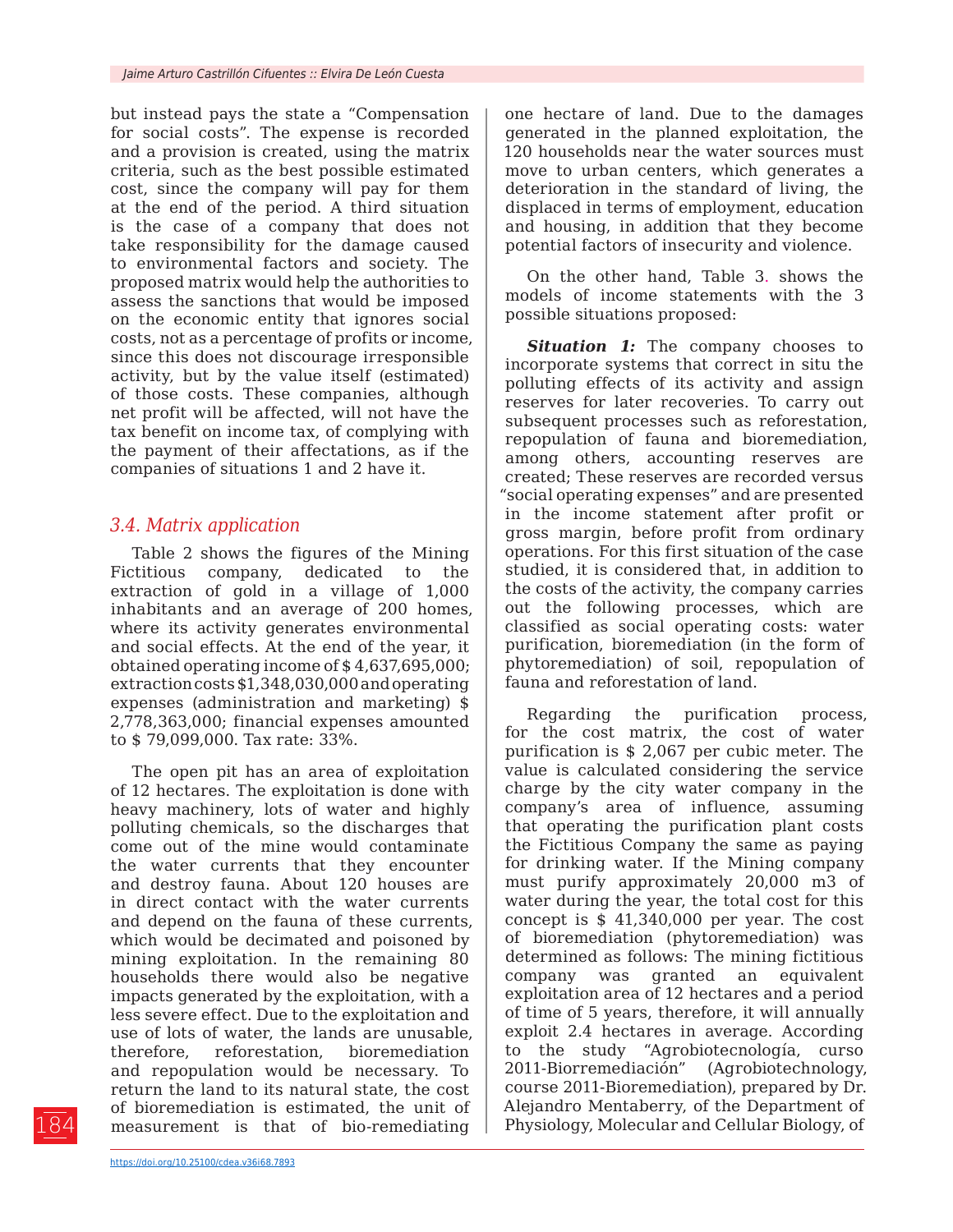|                                                                                |                     |            |                | $\bullet$<br>Tabl |                     |            |                     |                                   | 2. Social Cost Matrix for a Hypothetical Corporation |                           |               |                     |                 |                 |                      |
|--------------------------------------------------------------------------------|---------------------|------------|----------------|-------------------|---------------------|------------|---------------------|-----------------------------------|------------------------------------------------------|---------------------------|---------------|---------------------|-----------------|-----------------|----------------------|
|                                                                                | <b>WATER</b>        |            |                |                   | SOIL                |            |                     |                                   | ECOSYSTEM                                            |                           |               |                     |                 |                 |                      |
| ELEMENT                                                                        |                     | VOLUME     |                |                   |                     | VOLUME     |                     |                                   | <b>FLORA</b>                                         |                           |               | FAUNA               |                 |                 |                      |
| PROCESS                                                                        | INDIVIDUAL<br>VALUE | QTY.       | UNIT<br>MEAS   | <b>TOTAL</b>      | INDIVIDUAL<br>VALUE | QTY.       | <b>UNIT</b><br>MEAS | TOTAL                             | IND. VAL.                                            | QTY.                      | <b>TOTAL</b>  | IND. VAL.           | QTY.            | <b>TOTAL</b>    | TOTAL PER<br>PROCESS |
| PURIFICATION                                                                   | \$2,067             | 20,000     | M <sub>3</sub> | \$41,340,000      |                     |            |                     |                                   |                                                      |                           |               |                     |                 |                 | \$41,340,000         |
| Decontamination                                                                |                     |            |                |                   |                     |            |                     |                                   |                                                      |                           |               |                     |                 |                 | $\frac{6}{9}$        |
| Bioremediation                                                                 |                     |            |                |                   | \$7,500,000         | 2.4        | Ha/year             | \$18,000,000                      |                                                      |                           |               |                     |                 |                 | \$18,000,000         |
| Repopulation                                                                   |                     |            |                |                   |                     |            |                     |                                   |                                                      |                           |               | \$1,261,349         | 15              | \$18,920,228    | \$18,920,228         |
| Corrective action on<br>impacts                                                |                     |            |                |                   |                     |            |                     |                                   |                                                      |                           |               |                     |                 |                 |                      |
| Reforestation                                                                  |                     |            |                |                   | \$22,464,608        | 2.4        | Ha/year             | \$53,915,060                      |                                                      |                           |               |                     |                 |                 | \$53,915,060         |
| TOTAL <sub>1</sub>                                                             |                     |            |                | \$41,340,000      |                     |            |                     | \$71,915,060                      |                                                      |                           | $\frac{6}{9}$ |                     |                 | 18,920,228<br>↮ | \$132,175,288        |
| DAMAGE TO THE POPULATION                                                       |                     |            |                |                   |                     |            |                     |                                   |                                                      |                           |               |                     |                 |                 |                      |
| ITEM                                                                           | INDIVIDUAL<br>VALUE | #<br>HOUS. |                | <b>TOTAL</b>      | INDIVIDUAL<br>VALUE | #<br>HOUS. |                     | <b>TOTAL</b>                      | INDIVIDUAL<br>VALUE                                  | $\frac{4}{\text{HOUS}}$ . | <b>TOTAL</b>  | INDIVIDUAL<br>VALUE | $\frac{4}{100}$ | <b>TOTAL</b>    | TOTAL PER<br>ITEM    |
| $\begin{array}{c} \text{MORBIDITY} \\ \text{MORTALITY} \end{array}$            |                     |            |                |                   |                     |            |                     |                                   |                                                      |                           |               |                     |                 |                 |                      |
| $\begin{array}{ll} \text{Displacement} \\\text{economic activity} \end{array}$ | \$828,616           | 1,440      |                | \$1,193,207,040   |                     |            |                     |                                   |                                                      |                           |               |                     |                 |                 | \$1,193,207,040      |
| <b>HOUSING</b>                                                                 |                     |            |                |                   | \$24,843,480        | 120        |                     | \$2,981,217,600                   |                                                      |                           |               |                     |                 |                 | \$2,981,217,600      |
| <b>SECURITY</b>                                                                |                     |            |                |                   |                     |            |                     |                                   |                                                      |                           |               | \$2,423,252         | $\mbox{60}$     | 145,395,134     | \$145,395,134        |
| Economic<br>deterioration                                                      |                     |            |                |                   |                     |            |                     |                                   | 82,862<br>$\Theta$                                   | $\rm 80$                  | 6,628,928     |                     |                 |                 | \$6,628,928          |
| TOTAL <sub>2</sub>                                                             |                     |            |                | \$1,193,207,040   |                     |            |                     | \$2,981,217,600                   |                                                      |                           | 6,628,928     |                     |                 | 145,395,134     | \$4,326,448,702      |
| <b>GRAND TOTAL</b>                                                             |                     |            |                |                   |                     |            |                     |                                   |                                                      |                           |               |                     |                 |                 | \$4,458,623,989      |
|                                                                                |                     |            |                |                   |                     |            |                     | Source: Authors' own elaboration. |                                                      |                           |               |                     |                 |                 |                      |

https://doi.org/10.25100/cdea.v36i68.7893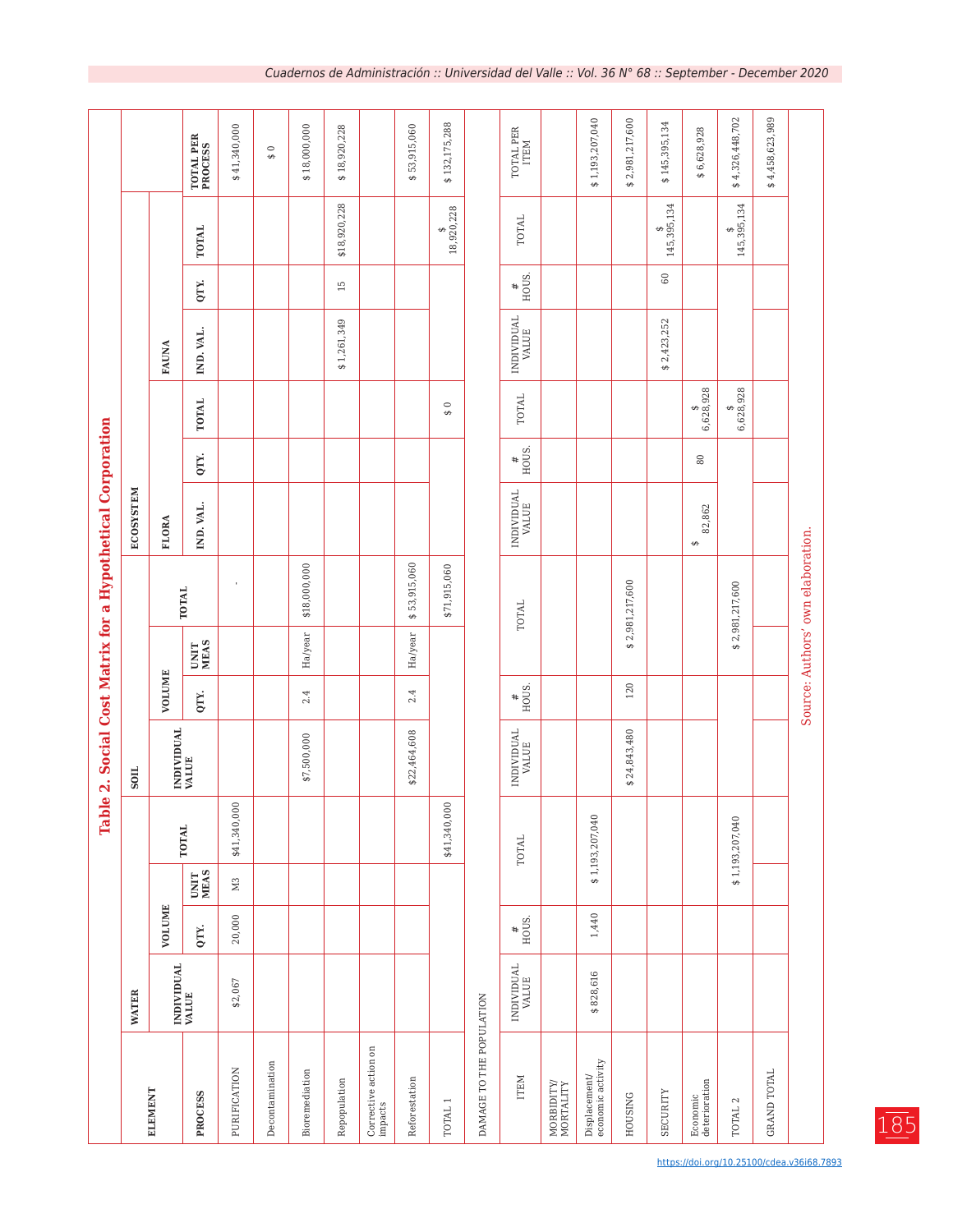| Table 3. Income statements with social costs |                   |                   |                    |  |  |  |  |  |  |  |  |
|----------------------------------------------|-------------------|-------------------|--------------------|--|--|--|--|--|--|--|--|
| FINANCIAL STATEMENT PROPOSAL                 |                   |                   |                    |  |  |  |  |  |  |  |  |
| HYPOTHETICAL MINING CORPORATION LLC          |                   |                   |                    |  |  |  |  |  |  |  |  |
| P&L STATEMENT (by Function)                  |                   |                   |                    |  |  |  |  |  |  |  |  |
| January 1- December 31/20XX (in pesos)       |                   |                   |                    |  |  |  |  |  |  |  |  |
|                                              | <b>SCENARIO 1</b> | <b>SCENARIO 2</b> | <b>SCENARIO 3</b>  |  |  |  |  |  |  |  |  |
| Revenue from ordinary activities             | 4,637,695,000     | 4,637,695,000     | 4,637,695,000      |  |  |  |  |  |  |  |  |
| - Environmental costs of extraction          | (41, 340, 000)    |                   |                    |  |  |  |  |  |  |  |  |
| - Extraction and sales costs                 | (1,326,756,000)   | (1,326,756,000)   | (1,326,756,000)    |  |  |  |  |  |  |  |  |
| Gross profit or loss                         | 3,269,599,000     | 3,310,939,000     | 3,310,939,000      |  |  |  |  |  |  |  |  |
| +Other ordinary operating revenue            |                   |                   |                    |  |  |  |  |  |  |  |  |
| - Operating expenses                         | (2,770,403,712)   | (2,770,403,712)   | (2,770,403,712)    |  |  |  |  |  |  |  |  |
| Marketing expenses                           |                   |                   |                    |  |  |  |  |  |  |  |  |
| Management expenses                          |                   |                   |                    |  |  |  |  |  |  |  |  |
| - Environmental operating expenses           | (90, 835, 288)    |                   |                    |  |  |  |  |  |  |  |  |
| Net profit or loss from ordinary activities  | 408,360,000       | 540,535,288       | 540,535,288        |  |  |  |  |  |  |  |  |
| + Net P&L of funding                         | (79,099,000)      | (79,099,000)      | (79,099,000)       |  |  |  |  |  |  |  |  |
| ± Non-ordinary items                         |                   |                   |                    |  |  |  |  |  |  |  |  |
| $+$ Net earnings*                            |                   | (132, 175, 288)   |                    |  |  |  |  |  |  |  |  |
| $=$ Profit or loss before tax                | 329,261,000       | 329,261,000       | 461,436,288        |  |  |  |  |  |  |  |  |
| - Income Tax $(33%)$                         | (108, 656, 000)   | (108, 656, 000)   | (152, 274, 000)    |  |  |  |  |  |  |  |  |
| $=$ income for the year                      | 220,605,000       | 220,605,000       | 309,162,288        |  |  |  |  |  |  |  |  |
| - Penalty for social costs and expenses      |                   |                   | (4,458,624,000)    |  |  |  |  |  |  |  |  |
| $=$ NET EARNINGS                             | 220,605,000       | 220,605,000       | (4, 149, 461, 713) |  |  |  |  |  |  |  |  |
|                                              |                   |                   |                    |  |  |  |  |  |  |  |  |

Source: Authors' own elaboration.

the Faculty of Exact and Natural Sciences of the University of Buenos Aires, the cost of the phytoremediation of a hectare of soil, 15 cm deep is US\$2,500, therefore, if we consider an exchange rate of \$3,000, this cost in the matrix is \$18,000,000 per year.

Among the bioremeasurement options, the phytoremediation process is chosen, since according to the aforementioned study it is effective in detoxifying the soils of contaminants from human activities such as mining. The advantages that phytoremediation offers compared to other bioremediation processes are: Low cost and

the speed with which certain degradative processes can be developed. In the restocking process (of fish), the most significant cost is that of the laborers in charge of the process of stocking fingerlings. The amount 15 in "fauna" column, is explained with 5 employees who work for 3 months. They earn one minimun legal monthly salary (smmlv), the difference between \$828,616 and the value of the smmlv (2019) and \$ 1,261,348, corresponds to social benefits and the estimated cost of the fingerlings. The value estimated by the authors is low, since, on occasions, through the Secretariat of Agriculture for Rural Development, for the

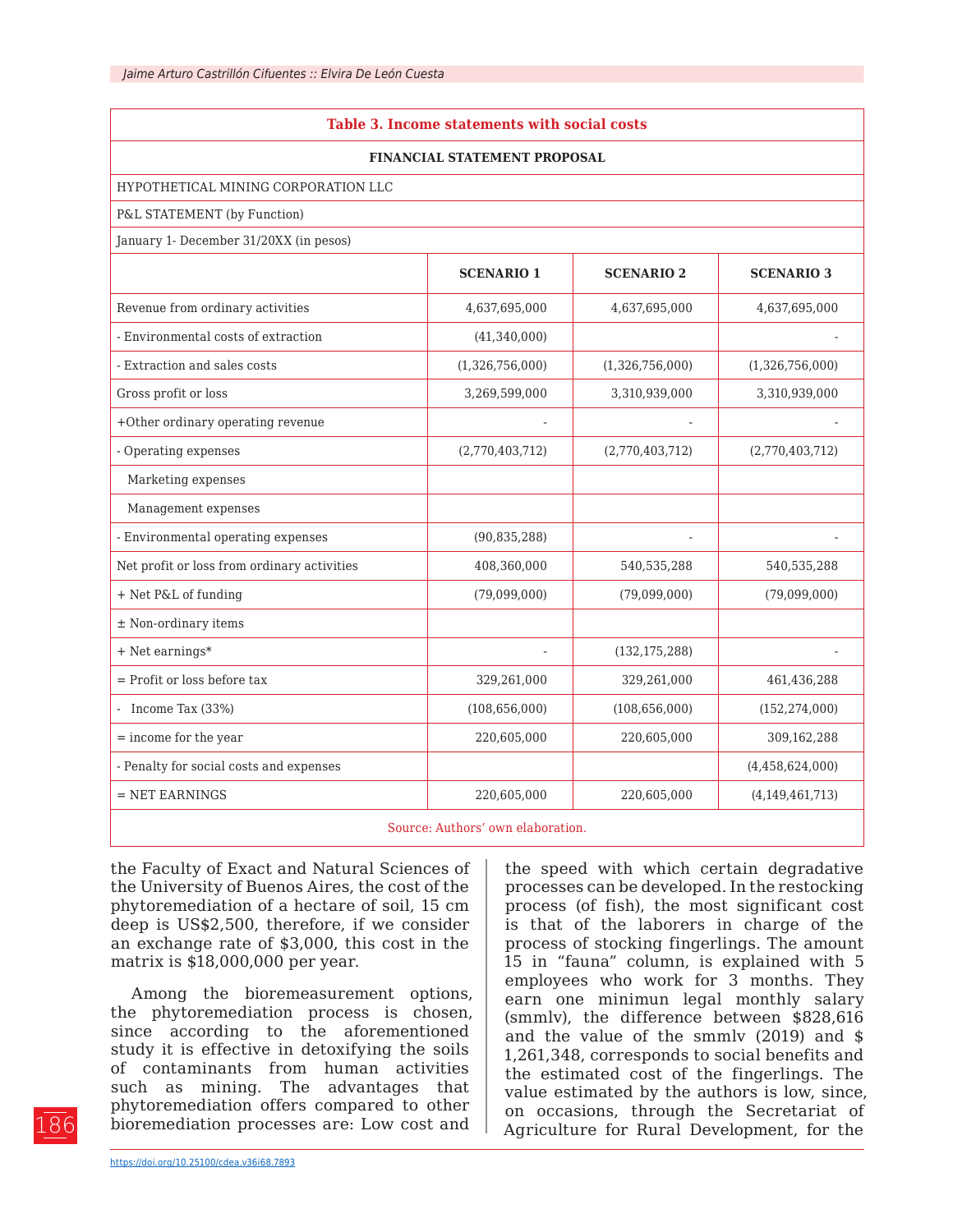General System of Royalties, resources can be obtained to carry out this activity. For the parent company, the reforestation process is done specifically with Paulownia, considered the most profitable tree in the world, and which is already cultivated in the country. Agropaucol sells cuttings for cultivation per hectare, each of them costs \$4,500, that is, growing one hectare has an average value of \$4.5 million.

**Situation 2:** The company is aware of social and environmental damages generated by its activity, and pays the State the amount calculated for said damages, so that it is the one who takes the remedial actions, through competent authority. For the values calculated by these concepts, as in situation 2, accounting reserves are created for the future disbursement of those values. These reserves are recorded against a "compensation for social costs" account. The item is presented in the statement of income, after profit from ordinary operations. In both situations 1 and 2, the earnings before tax that were calculated will be the same. Scenario 2 is less desirable because, although the company is being responsible for paying the damage caused by its activity, there is a risk for the resources to not being invested in the corrective processes or that they would not be ultimately destined to the affected community.

*Situation 3:* The company does not consider in its costs and operating expenses those negative effects (social and / or ecological) that its activity generates; so that, since they are not measured by the causing company, costs and expenses being incurred, to recover caused damages, would be paid by society and the corresponding environmental authority that will set the amount, taking into account the ones that should have been paid and stopped paying to carry out its activity (TOTAL A) and the consequent social costs (TOTAL B) according to the measurement rates suggested in the model, such as: Those for 80 households that are not directly affected by the polluting activity by the company, these could have negative economic consequences due to the displacement of those 120 directly affected households to the extent that they will have to look for other sources of exchange

of products that they had with those 120 households. This impact is estimated at 10% of the 2019 SMMLV: \$82,862.

If the company in situation 3 does not avoid social damages, which add up to slightly more than \$ 4,000,000,000 (grand total of the parent company), how much is the true value added by the company to its environment? To profit after tax of \$309,162,442 those \$ 4,458,624,000 must be subtracted, the company has actually generated a loss close to this value, which society has assumed.

### **4. Conclusions**

Accounting to respond to the demand of economic models has traditionally focused on an economic-financial aspect (financial accounting), however, today we face a world with great social and ecological challenges that affect society. The proposed social accounting model presents as recognized and measured environmental costs, those incurred in the processes to reverse, repair or mitigate the impact on the environment, and the economic damages caused to population, such as the consequent social cost of not assuming the costs of preventive and / or corrective processes.

This model includes a measurement of costs, accounts and financial statements that make it possible to make visible the actions carried out to correct the effect of aggressive practices on the environment of organizations and to assess that social damage caused. When analyzing income statements proposed for 3 situations raised in this paper, it is evident that, although the same figures are handled in the items that compose them, the presentation changes the meaning of the information reported.

The importance of this piece of work lies in making visible the costs that companies have for carrying out socially and environmentally responsible actions, and allows interpreting their level of commitment to it. Contrary to the position of Vikhanskiy, Churkina and Zaverskiy (2012) who argue that it is obsolete for companies to consider environmental protection as an additional cost to their activity, the authors of this article are sure that they are, to the extent that its occurrence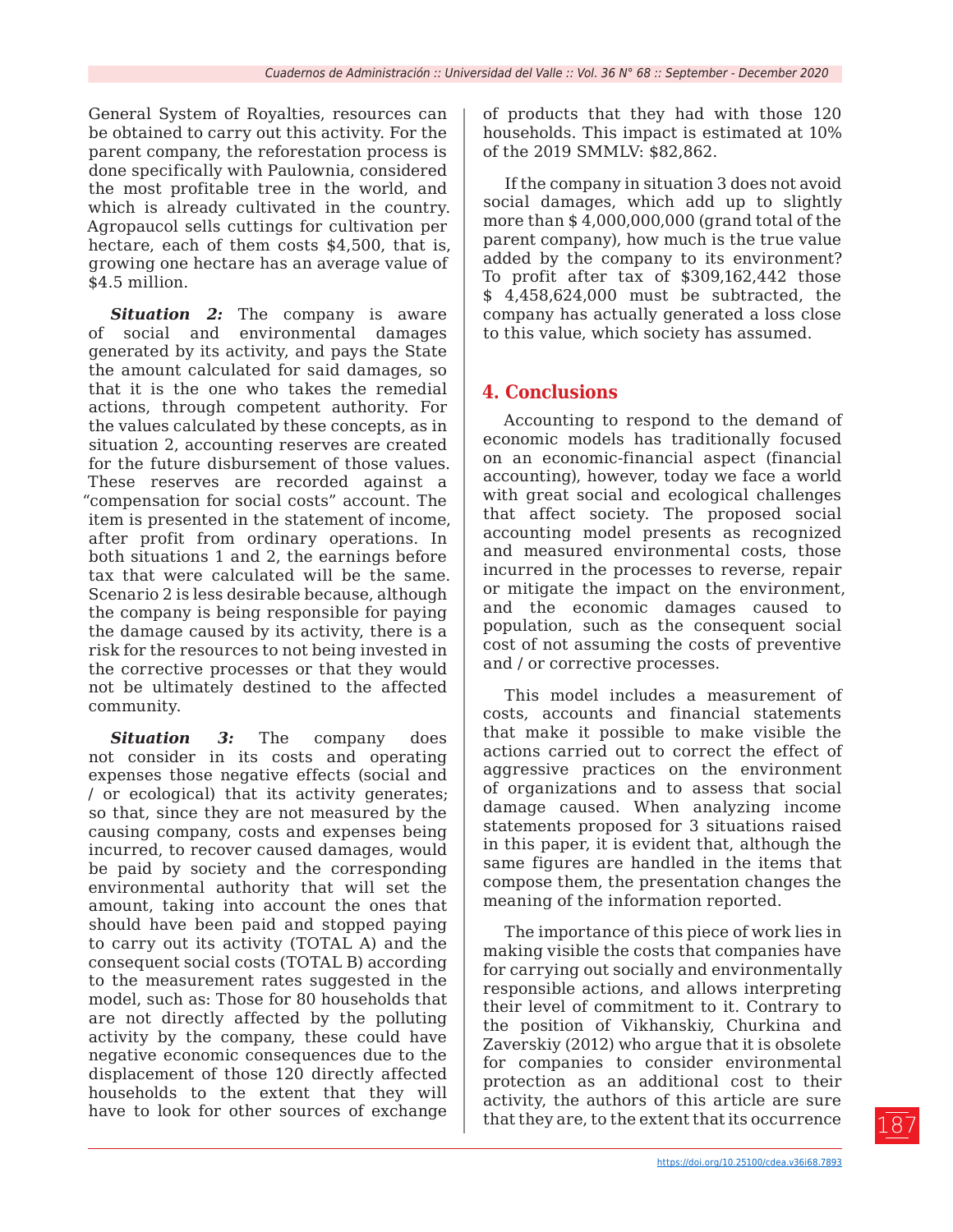must be inherent to that activity; Moreover, if activities that undermine environmental factors were not carried out, there would be no need to incur costs to protect them.

The proposal to create and use accounts for "Social operating costs", "social operating expenses" and "compensation for social costs" has a challenge to accounting, in charge of reporting transactions, which may become the subject of future research: To get equivalent units of measurement, capable of reflecting the value of social facts that cannot be assessed in price or, even if this were possible, without actually "reifying" what should not be taken to the quality of a material object. It is increasingly recognized that environmental policies generate benefits, among which we can mention the reduction of costs through energy savings, reduction on environmental fines and prevention of ecological risks, helping to create a positive image of the company among its stakeholders and help the company create a competitive advantage, the measurements of those benefits could be incorporated into a model in future pieces of work.

In this regard, the number of companies committed to carrying out socially and environmentally responsible actions is increasing, so the possibility of conducting case studies to apply the model in real companies is attractive, and allow them to make visible that they are complying with their responsibilities. It is certain that these models do not weigh the moral damages to the communities, the most important thing is that the interested parties (consumers, companies, managers, professionals of accounting sciences and the State, among others) acquire awareness that social accounting can constitute a strong support to sustainability of economic activities, that no cost is high to genuinely protect communities and that marketing benefits obtained by carrying out actions of social and environmental responsibility are accessories of what is really important: Taking care of air, water, flora and fauna, as vital means in here, our planet.

### **5. Conflict of interest**

The authors declare no conflict of interest

## **6. Source of Financing**

Research without sponsorship

### **7. Referencias**

- Ayres, C. (1962). *The Theory of Economic Progress.*  New York, USA. Shocken books. [http://cas.](http://cas.umkc.edu/econ/Institutional/Readings/Ayres/ayres.htm) [umkc.edu/econ/Institutional/Readings/Ayres/](http://cas.umkc.edu/econ/Institutional/Readings/Ayres/ayres.htm) [ayres.htm](http://cas.umkc.edu/econ/Institutional/Readings/Ayres/ayres.htm)
- Besta, F. (2007). *La ragioneria.* Rome, Italy: RIREA.
- Baudrillard, J. (1981). *For a Critique of the Political Economy of the Sign* (Chap. 5, pp. 214). St. Louis Mo, USA. Telos Press.
- Castrillón, J., y Castrillón, L. (2009). El caos de las tasas de interés. *Pensamiento & Gestión*, (26), 137-164. Recuperado de [http://rcientificas.](http://rcientificas.uninorte.edu.co/index.php/pensamiento/article/view/875/4947) [uninorte.edu.co/index.php/pensamiento/](http://rcientificas.uninorte.edu.co/index.php/pensamiento/article/view/875/4947) [article/view/875/4947](http://rcientificas.uninorte.edu.co/index.php/pensamiento/article/view/875/4947)
- Coase, R. (1990). Accounting and the Theory of the Firm. *Journal of Accounting and Economics, 12*(1-3), 3-13. [https://doi.](https://doi.org/10.1016/0165-4101(90)90038-6) [org/10.1016/0165-4101\(90\)90038-6](https://doi.org/10.1016/0165-4101(90)90038-6)
- Correa, J. (2007). Evolución histórica de los conceptos de responsabilidad social empresarial y balance social. *Semestre Económico, volumen 10*(20), 87-102. Recuperado de [http://ref.scielo.](http://ref.scielo.org/zx4hq4) [org/zx4hq4](http://ref.scielo.org/zx4hq4)
- Franco Ruíz, R. (2014). El problema de la verdad y la contabilidad. *Criterio Libre 12*(20), 43- 71. [https://doi.org/10.18041/1900-0642/](https://doi.org/10.18041/1900-0642/criteriolibre.2014v12n20.172) [criteriolibre.2014v12n20.172](https://doi.org/10.18041/1900-0642/criteriolibre.2014v12n20.172)
- Gómez, M. (2009). External accounting reports and organizational legitimacy with the environment: a case study in Colombia. *Innovar, 19*(34), 147-166. Recuperado de [http://](http://fce.unal.edu.co/media/files/innovar/v19n34/INNOVAR_34.pdf) [fce.unal.edu.co/media/files/innovar/v19n34/](http://fce.unal.edu.co/media/files/innovar/v19n34/INNOVAR_34.pdf) [INNOVAR\\_34.pdf](http://fce.unal.edu.co/media/files/innovar/v19n34/INNOVAR_34.pdf)
- Gracia, E., Franco-Ruiz, R., & Agudelo, M (2016). A critique of the accounting representation in historical perspective: from the reflection of deep reality to the "pure simulacrum". *Revista Cientifica "General José María Córdova", 11*(12), 79-104.<https://doi.org/10.21830/19006586.188>
- Ladino, Y., & Ramírez, J. (2018). Environment and society: an ethical commitment of the accounting profession? *Revista Colombiana de Contabilidad-ASFACOP, 6*(11), 67-84. Retrieved from [https://ojs.asfacop.org.co/index.php/](https://ojs.asfacop.org.co/index.php/asfacop/article/view/86) [asfacop/article/view/86](https://ojs.asfacop.org.co/index.php/asfacop/article/view/86)
- Mattessich, R. (1964). *Accounting and analytical methods; measurement and projection of income*